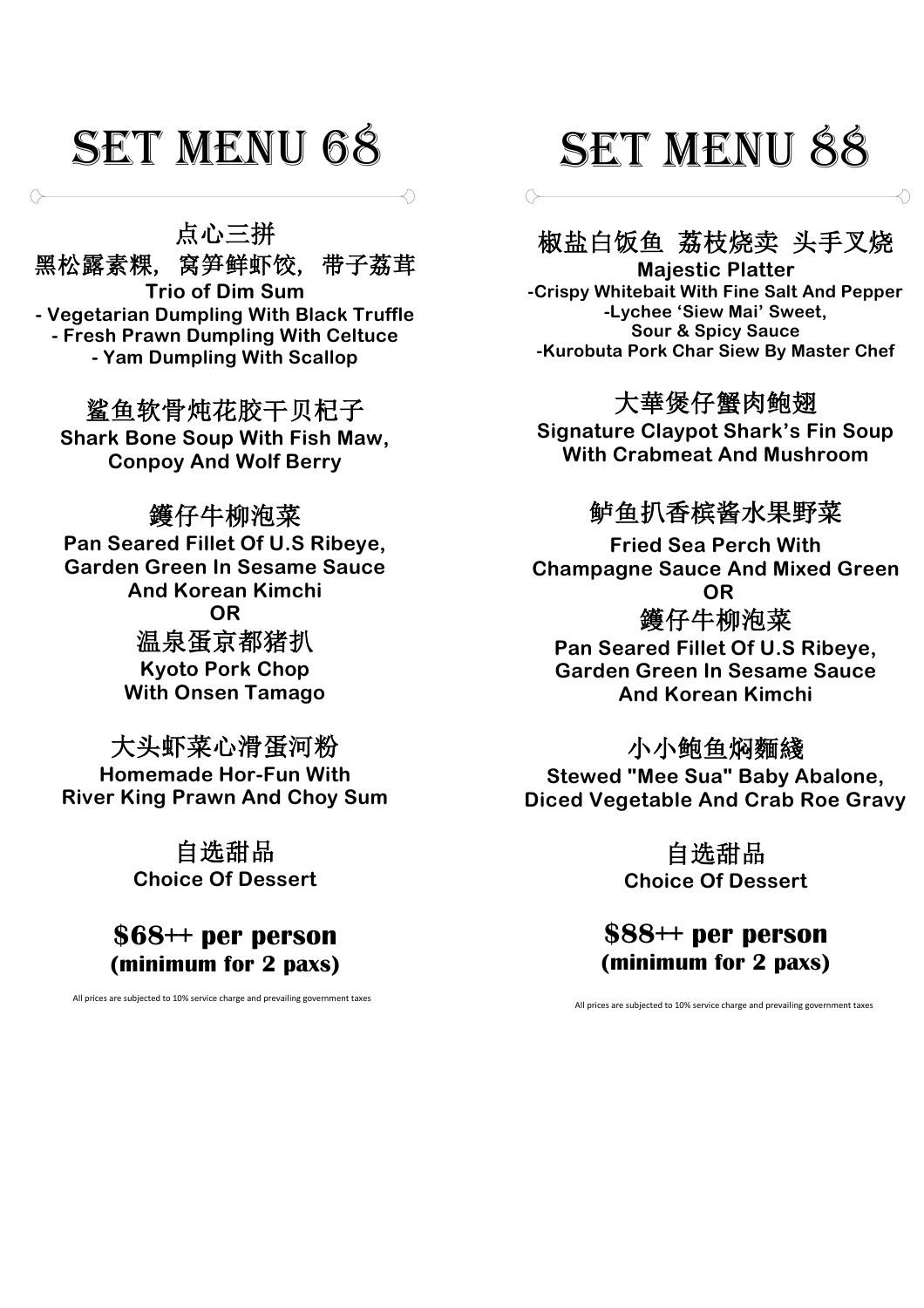### SET MENU 128

北京鸭片,煎鹅肝西瓜,鱼籽东瀛虾 **Majestic Trio Combination of Peking Duck, Pan Seared Foie Gras And Wasabi Prawn Salmon Roe**

大華煲仔蟹肉鲍翅 **Signature Claypot Shark's Fin Soup With Crabmeat And Mushroom OR** 黑松露炖海中宝 **Double-Boiled Sea Treasures Soup With Black Truffle**

南非鲍鱼豆袋 **South African Whole Abalone With Beancurd Parcel** 

开边龙虾伊麺 **Stewed Noodles With Lobster, Ginger And Spring Onions**

> 自选甜品 **Choice Of Dessert**

**\$128++ per person (minimum for 2 paxs)**

All prices are subjected to 10% service charge and prevailing government taxes

# SET MENU 168

北京鸭片、煎鹅肝西瓜、奶柠虾球 **Majestic Trio Combination of Peking Duck, Pan Seared Foie Gras And Salted Egg Yolk Prawn**

黑松露海中宝炖鱼翅 **Double-Boiled Sea Treasures Soup With Shark's Fin And Black Truffle** 

三文鱼籽酱烧鹿儿岛和牛

**Seared Kagoshima Wagyu Ribeye Yuzu Spicy Sauce And Salmon Roe OR** 南非鲍鱼豆袋 **South African Whole Abalone With Beancurd Parcel** 

开边龙虾伊麺 **Stewed Noodles With Lobster, Ginger And Spring Onions**

石蜂糖炖金丝燕窝 **Double-boiled Golden Bird's Nest In Honey Rock Sugar**

> **\$168++ per person (minimum for 2 paxs)**

All prices are subjected to 10% service charge and prevailing government taxes